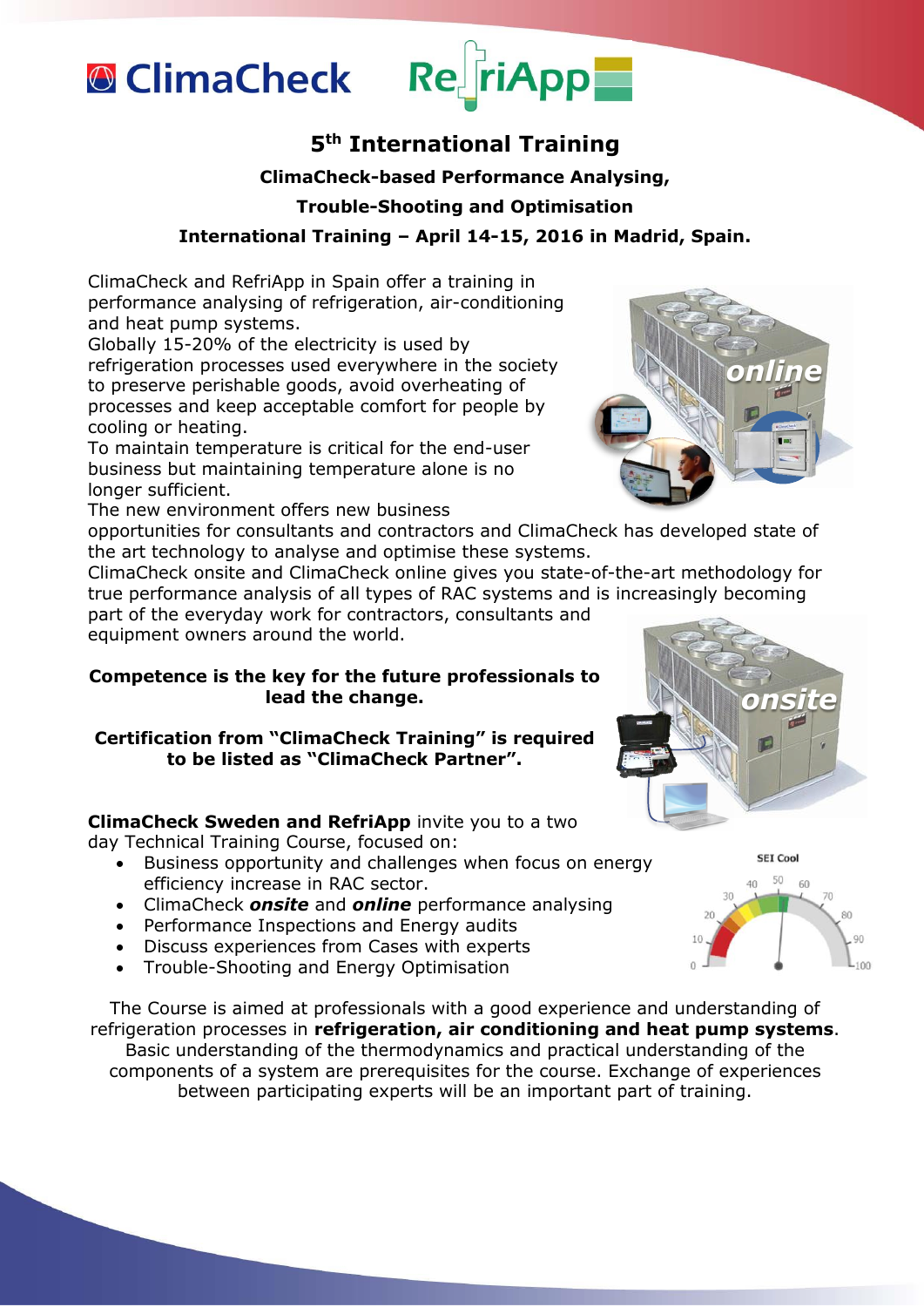Level 1 - basics of ClimaCheck hard and software. How to use and interpret results and create reports on standard systems. This training is aimed for technicians and engineers who has limited experience of ClimaCheck analyses. For those who has no experience we will send out a demo software version upon registration which we recommend participants to study prior to training.

**Level 2** – Focus on advanced use of ClimaCheck and optimisation of systems for those who has practical experience from a number of measurements and want to develop the skills to measure and analyse more complex systems. Focus is on analyses, trouble shooting, optimisation and reporting rather than ClimaCheck hard- and software.

## **Prior experience of ClimaCheck is required to participate in Level 2.**

**Date:** April 14 – 15, 2016 **Start:** 9 a.m. Thursday / **Finish**: 5 p.m. Friday **Language:** Training will be done in English. **Cost 2-Day Course:** 400 Euro (including documentation, two lunches, one dinner).

> **Reserve your place to Level 1 or 2 now to ensure availability.** (Maximum 20 participants per course will be accepted). **Register before March 20th at [training@climacheck.com](mailto:training@climacheck.com)** or **[training@refriapp.es](mailto:training@refriapp.es)**

**Location:** Madrid - Hotel Maydrit, C/Piragua 1, Madrid **Bookings: Ref. ClimaCheck training:** Phone: +34 911969200, e-mail: [reservasmaydrit@h-santos.es](mailto:reservasmaydrit@h-santos.es) Free Shutle Bus from Airport.

**Accommodation:** Rooms are available at the conference hotel at special price 75-90 Euro/night refer to RefriApp/ClimaCheck reservation or ask us for assistance. Experienced Lecturers from ClimaCheck and experts in the ClimaCheck network will guide the participants through practical and theoretical training sessions. Some sessions will be common and others will be split in groups based on prior experience.

## **Training will cover:**

- Theory for the thermodynamic evaluation method
- Accuracy of Measurements
- System Efficiency Index and energy signatures
- Practical Measurements and Evaluation of Data
- Use of ClimaCheck hardware, software and website
- Presentation of measurements and results
- Reporting and Case Studies

#### **Social dinner**

After the first day of training we will share experiences of good and bad examples in our industry at a nice restaurant in Madrid!

> **ClimaCheck Sweden AB** [www.climacheck.com](http://www.climacheck.com/)  **[training@climacheck.com](mailto:training@climacheck.com)  +46 8 50 255 250**



**RefriApp, S.L.** [www.refriapp.e](http://www.refriapp./)s **[training@refriapp.es](mailto:training@refriapp.es) +34 950 304 479**